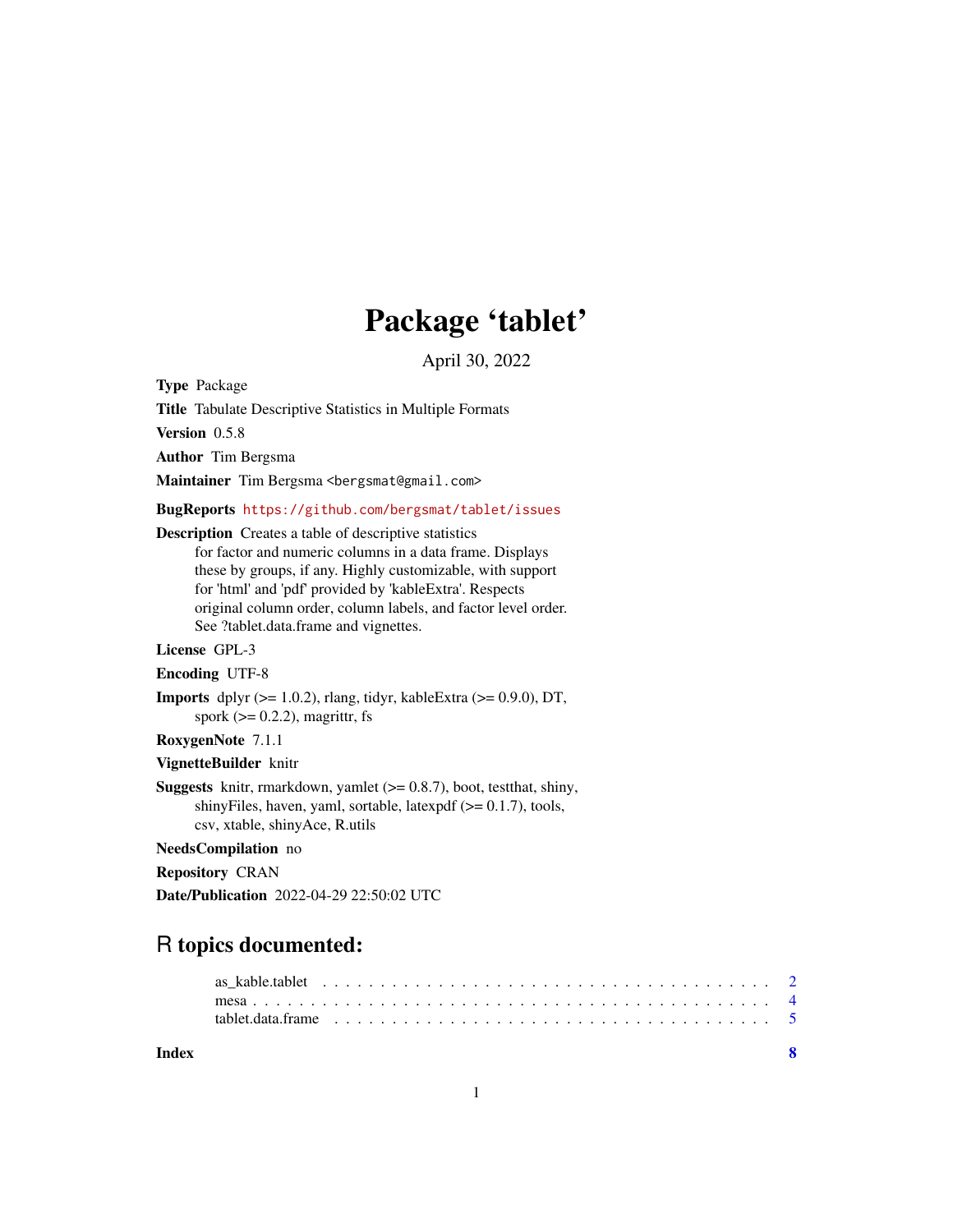#### <span id="page-1-1"></span><span id="page-1-0"></span>Description

Renders a tablet. Calls [kbl](#page-0-0) and implements special features like grouped columns.

#### Usage

```
## S3 method for class 'tablet'
as_kable(
 x,
  ...,
 booktabs = TRUE,
 escape = FALSE,
 escape_latex = tablet::escape_latex,
 escape_html = function(x, \ldots) x,
  variable = " "col.names = NA,
  linebreak = TRUE,
  align = "c",double_escape = FALSE,
  linebreaker = "\n\n\cdot",
 pack_rows = list(escape = escape)
)
```
#### Arguments

| X             | tablet                                                                                                                               |
|---------------|--------------------------------------------------------------------------------------------------------------------------------------|
| $\ddots$ .    | passed to kb1                                                                                                                        |
| booktabs      | passed to kb1                                                                                                                        |
| escape        | passed to kb1; defaults FALSE to allow header linebreaks                                                                             |
| escape_latex  | a function to pre-process column names and content if 'escape' is FALSE (e.g.,<br>manual escaping, latex only); default escape_latex |
| escape_html   | a function to pre-process column names and content if 'escape' is FALSE (e.g.,<br>manual escaping, html only)                        |
| variable      | a column name for the variables                                                                                                      |
| col.names     | passed to kbl after any linebreaking                                                                                                 |
| linebreak     | whether to invoke linebreak for column names                                                                                         |
| align         | passed to linebreak for column names                                                                                                 |
| double_escape | passed to line break for column names                                                                                                |
| linebreaker   | passed to linebreak for column names in latex; for html, newline is replaced<br>with $str>$                                          |
| pack_rows     | named list passed to pack_rows for finer control of variable names                                                                   |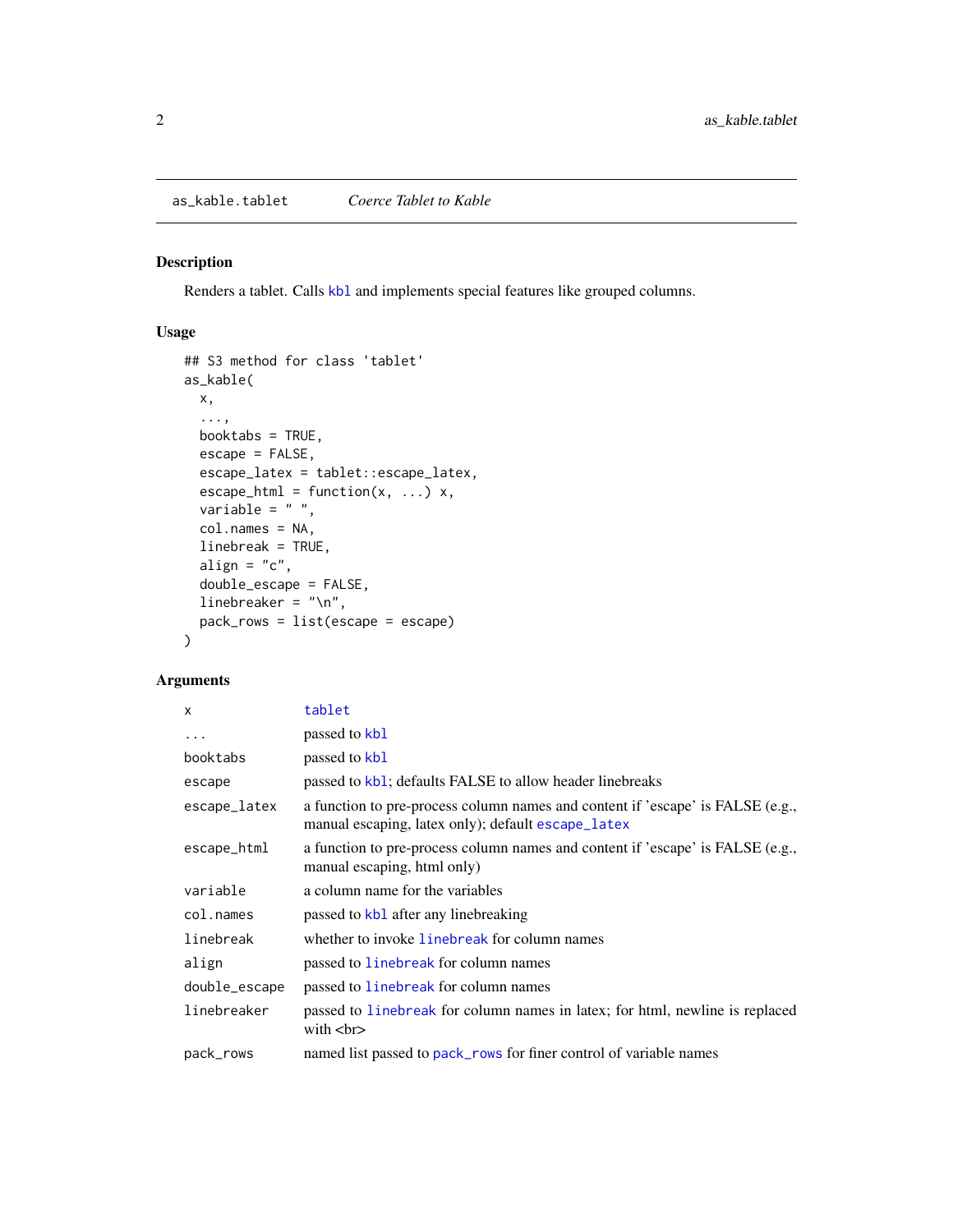#### <span id="page-2-0"></span>as kable.tablet 3

#### Details

See also [tablet.data.frame](#page-4-1). Column \_tablet\_name must inherit 'character' and by default (in a latex render context) its values will eventually be processed by escape\_latex. Thus, if \_tablet\_name is of class 'latex' it will be handled by method [escape\\_latex.latex](#page-0-0) (which tries not to re-escape metacharacters).

#### Value

like [kbl](#page-0-0)

#### Examples

```
library(boot)
library(dplyr)
library(magrittr)
library(haven)
library(yamlet)
library(spork)
melanoma %>%
  select(-time, -year) %>%
  mutate(sex = factor(sex), ulcer = factor(ulcer)) %>%
  group_by(status) %>%
  tablet %>%
  as kable
x <- system.file(package = 'tablet', 'shiny-examples/mesa/data/adsl.sas7bdat')
x %<>% read_sas %>% data.frame
decontains(x) # note weight in pounds
x % \>>\ mutate(weight = signif(digits = 3, weight * 2.2))
# calculate BMI by assuming all males are 1.75 m, all females 1.63 cm
x %<>% mutate(height = ifelse(sex == 'F', 1.63, 1.75))
x %\ll mutate(bmi = signif(digits = 3, weight / (height^2)))
x %>> filter(saffl == 'Y')
x %<>% select(trt01a, age, sex, weight, bmi)
x %<>% redecorate('
trt01a: [ Treatment, [ Placebo, TRT 10 mg, TRT 20 mg ]]
age: [ Age, year ]
sex: [ Sex, [ Female: F, Male: M ]]
weight: [ Body Weight, kg ]
bmi: [ Index_body mass, kg/m^2 ]
')
x %<>% resolve
x %<>% group_by(trt01a)
x %>% tablet %>% as_kable
# supply default and unit-conditional latex titles
x %<>% modify(title = concatenate(as_latex(as_spork(c(.data$label)))))
x %<>% modify(
age, weight, bmi,
  title = concatenate(
```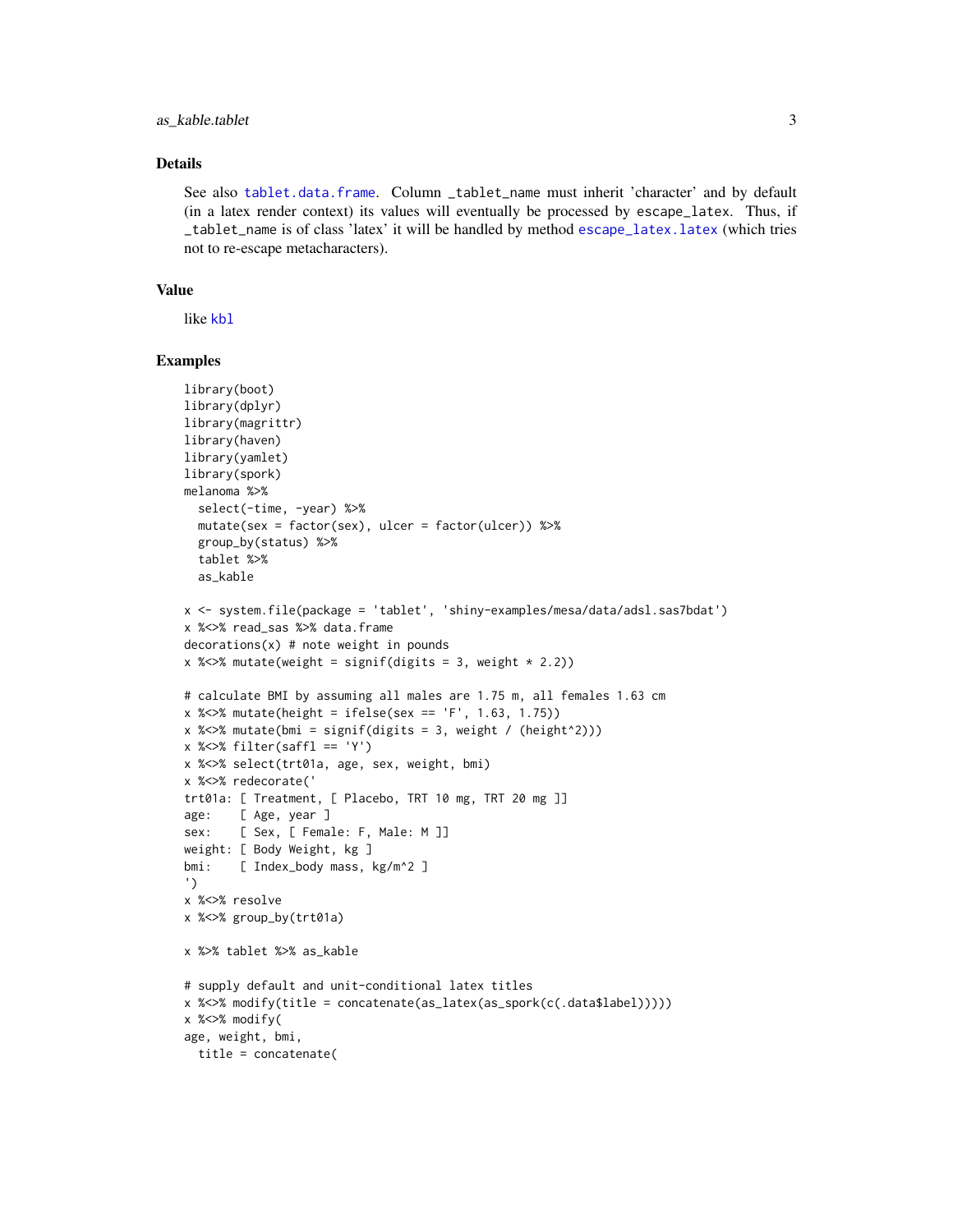```
sep = '', # default ok in pdf
    as_latex(
      as_spork(
       c(.data$label, ' (', .data$units, ')')
      )
   )
 )
)
x %>% tablet %>% as_kable
```
mesa *Drag-and-drop Descriptive Statistics*

#### Description

Generate a table of descriptive statistics by selecting columns from a file. Currently supported formats include \*.xpt, \*.sas7bdat, and \*.csv. Launch the application using mesa() and use the interface to select a data file, such as 'mtcars.xpt' under 'examples/') (or select configuration file 'mtcars.conf' under 'examples/'). Then classify the columns of interest to generate the corresponding displays.

#### Usage

mesa(launch.browser = TRUE, display.mode = "normal", ...)

#### Arguments

| launch.browser passed to runApp |                  |
|---------------------------------|------------------|
| display.mode                    | passed to runApp |
| $\cdots$                        | passed to runApp |

#### Details

Currently,

\* xpt files are read using the defaults for [read.xport](#page-0-0),

\* sas7bdat files are read using the defaults for [read\\_sas](#page-0-0), and

\* csv files are read using the defaults for [as.csv](#page-0-0).

If a file in the same directory has a corresponding base name but a .yaml extension, it is treated as metadata and an attempt is made to apply it to the internal version of the data. This file will not be over-written, but it WILL be constructed if missing. You can hand-edit it to supply metadata. See ?yamlet for format; see the Variables tab for an easy interface.

This is a metadata-driven application. Columns in the data that are \*not\* in the metadata will be ignored, and columns in the metadata that are \*not\* in the data will be constructed (maybe \*all\* of them).

The [mtcars](#page-0-0) datasets in the 'examples' volume is from datasets.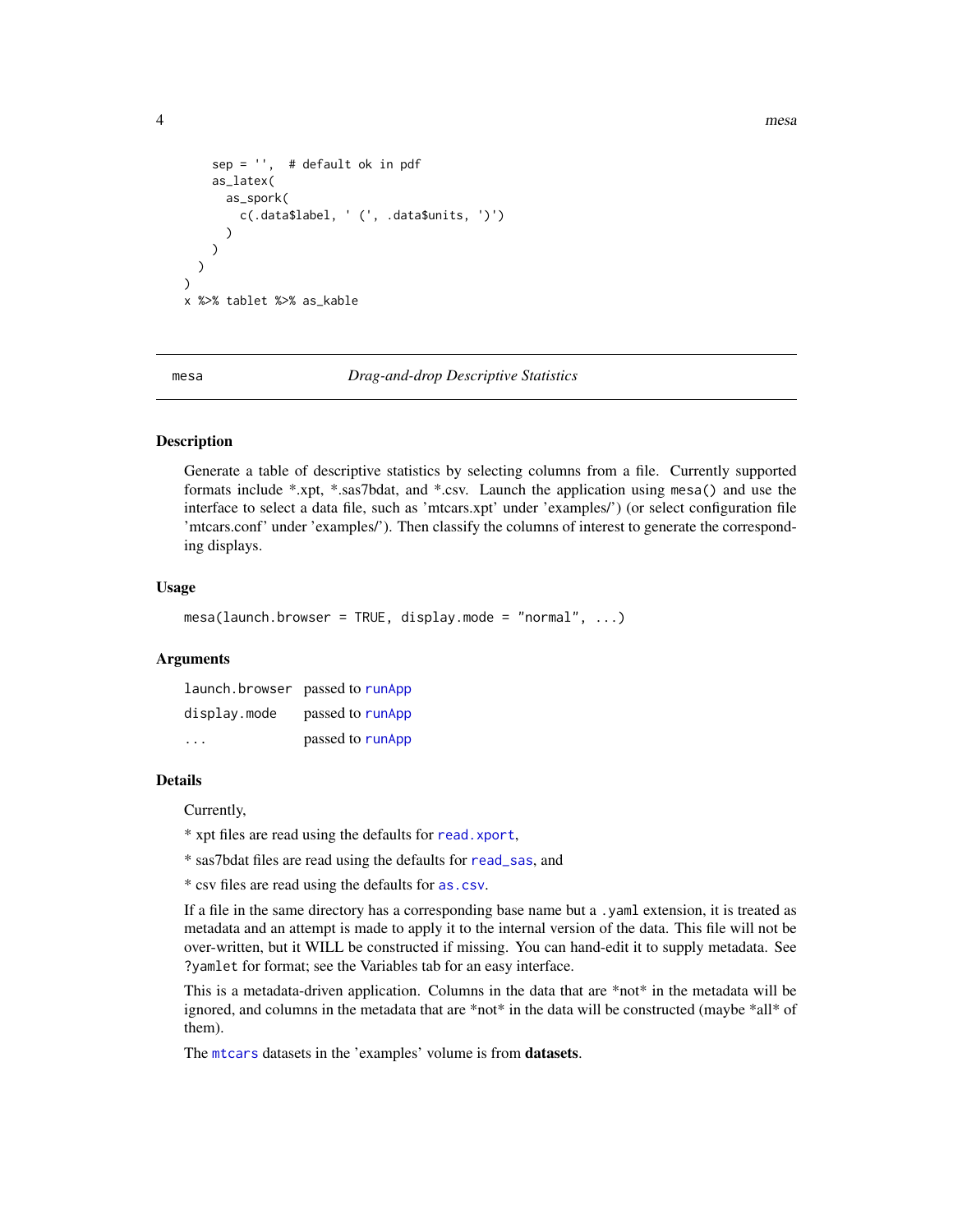#### <span id="page-4-0"></span>Value

used for side effects: launches shiny application shinyWidgets',

<span id="page-4-1"></span>tablet.data.frame *Generate a Tablet for Data Frame*

#### **Description**

Generates a 'tablet': a summary table of formatted statistics for factors (is.factor()) and numerics (is.numeric()) in x, with and without grouping variables (if present, see [group\\_by](#page-0-0)). Column names represent finest level of grouping, distinguished by attribute 'nest' (the values of higher other groups, if any) along with the 'all' column for ungrouped statistics. Column attribute 'n' indicates relevant corresponding observation count. Input should not have column names beginning with '\_tablet'.

#### Usage

```
## S3 method for class 'data.frame'
tablet(
x,
 ...,
na.rm = FALSE,all = 'All',fun = list(sum \sim sum(x, na.rm = TRUE),
 pct \sim signif(digits = 3, sum / n \times 100 ),
 ave \sim signif(digits = 3, mean(x, na.rm = TRUE)),
  std ~ signif(digits = 3, sd(x, na.rm = TRUE)),med \sim signif(digits = 3, median(x, na.rm = TRUE)),
 min \sim signif(digits = 3, min(x, \text{na.rm = TRUE})),max \sim signif(digits = 3, max(x, na.rm = TRUE))
),
 fac = list(\sum_{i=1}^{n} \sum_{i=1}^{n} sum + ' (' + pct + '%' + ')'
),
num = list('Mean (SD)' \sim ave + ' (' + std + '')',`Median (range)` ~ med + ' (' + min + ', ' + max + ')'
 ),
lab = list(lab \sim name + ' \n\ln(N = ' + n + ')'),
na.rm_fac = na.rm,
na.rm_num = na.rm,
exclude_fac = NULL,
exclude_name = NULL,
all_levels = FALSE
)
```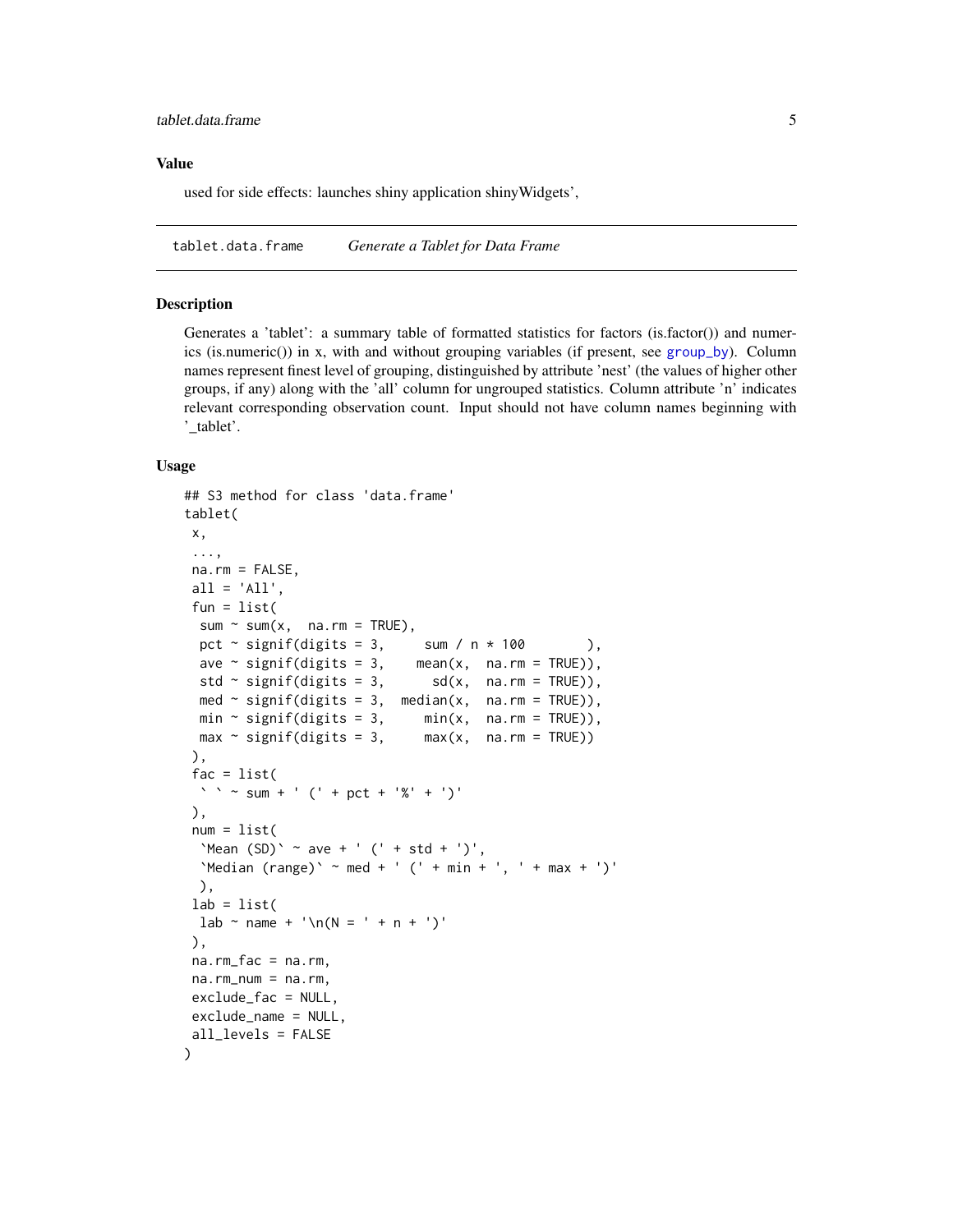#### <span id="page-5-0"></span>**Arguments**

| x            | data.frame (possibly grouped)                                                                      |
|--------------|----------------------------------------------------------------------------------------------------|
| $\ddots$ .   | substitute formulas for elements of fun, fac, num, lab                                             |
| na.rm        | whether to remove NA in general                                                                    |
| all          | a column name for ungrouped statistics; can have length zero to suppress un-<br>grouped column     |
| fun          | default aggregate functions expressed as formulas                                                  |
| fac          | a list of formulas to generate widgets for factors                                                 |
| num          | a list of formulas to generate widgets for numerics                                                |
| lab          | a list of formulas to generate label attributes for columns (see details)                          |
| na.rm_fac    | whether to drop NA 'factor' observations; passed to gather as na.rm, interacts<br>with exclude_fac |
| na.rm_num    | whether to drop NA numeric observations; passed to gather as na.rm                                 |
| exclude_fac  | which factor levels to exclude; see factor (exclude)                                               |
| exclude_name | whether to drop NA values of column name (for completeness); passed to gather                      |
| all_levels   | whether to supply records for unobserved levels                                                    |

#### Details

Arguments 'fun', 'fac', 'num', and 'lab' are lists of two-sided formulas that are evaluated in an environment where '+' expresses concatenation (for character elements). The values of LHS should be unique across all four lists. 'fun' is a list of aggregate statistics that have access to N (number of original records), n (number of group members), and x (the numeric observations, or 1 for each factor value). Aggregate statistics generated by 'fun' are available for use in 'fac' and 'num' which create visualizations thereof ('widgets'). Column-specific attributes are available to elements of 'lab', including the special attribute name (the current column name). For 'lab' only, if the RHS succeeds, it becomes the label attribute of the corresponding output column. 'lab' is used here principally to support annotation of \*output\* columns; if \*input\* columns have attributes 'label' or 'title' (highest priority) those will have been already substituted for default column names at the appropriate positions in the output.

Missingness of observations (and to a lesser extent, levels of grouping variables) merits special consideration. Be aware that na.rm fac and na.rm num take their defaults from na.rm. Furthermore, na.rm fac may interact with exclude fac, which is passed to [factor](#page-0-0) as exclude. The goal is to support all possible ways of expressing or ignoring missingness. That said, if aggregate functions are removing NA, the values of arguments beginning with 'na.rm' or 'exclude' may not matter.

Output includes the column \_tablet\_name which inherits character. Its values are typically the names of the original columns that were factor or numeric but not in groups(x). If the first of these had a label attribute or (priority) a title attribute with class 'latex', then \_tablet\_name is assigned the class 'latex' as well. It makes sense therefore to be consistent across input columns regarding the presence or not of a 'latex' label or title. By default, [as\\_kable.tablet](#page-1-1) dispatches class-specific methods for [escape\\_latex](#page-0-0).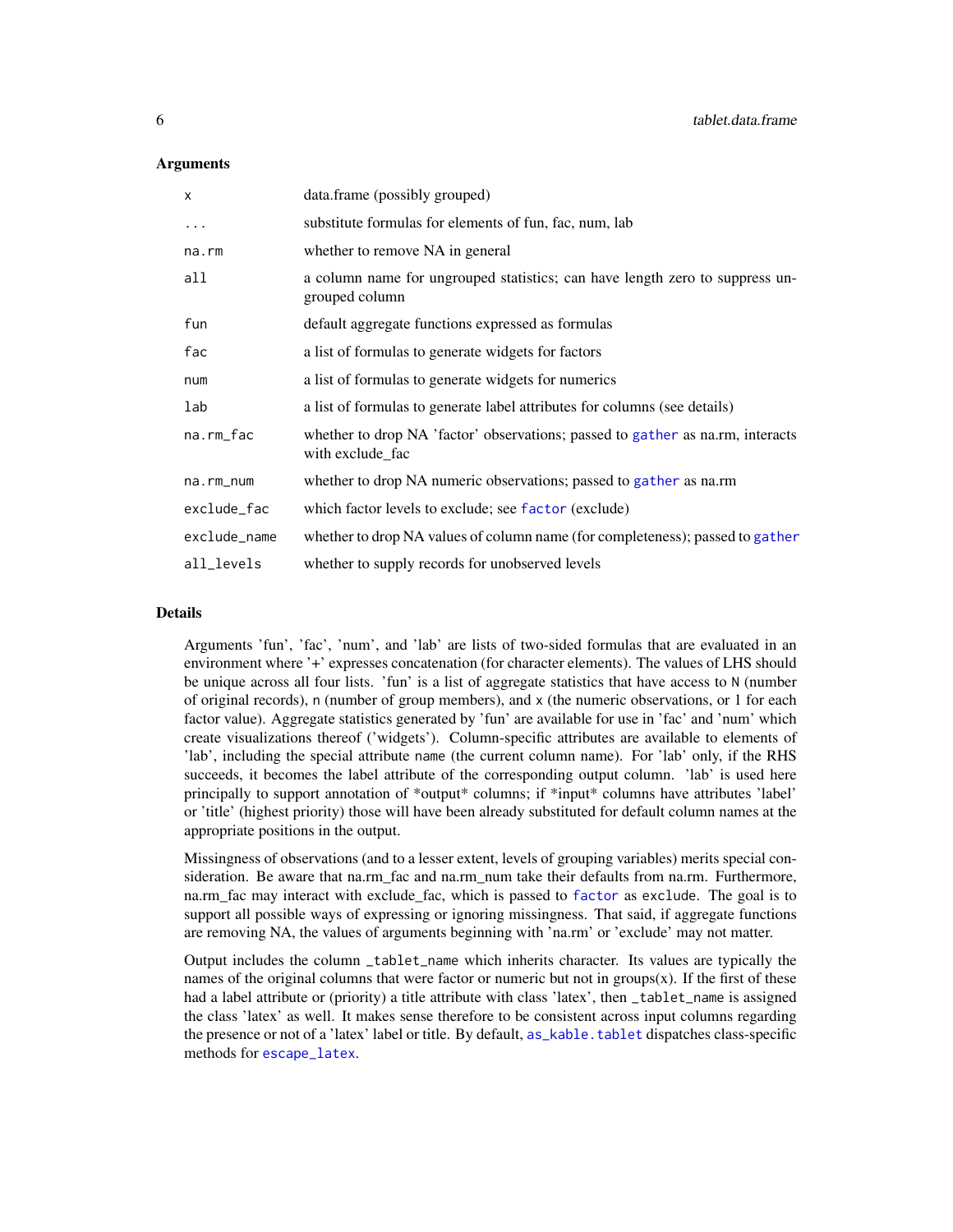#### <span id="page-6-0"></span>tablet.data.frame 7

#### Value

'tablet', with columns for each combination of groups, and:

| _tablet_name                                    | observation identifier: character, possibly 'latex', see details; has a codelist at-<br>tribute the values of which are the original column names |
|-------------------------------------------------|---------------------------------------------------------------------------------------------------------------------------------------------------|
| _tablet_level                                   | factor level (or special value 'numeric' for numerics)                                                                                            |
| tablet stat<br>All (or value of 'all' argument) | the LHS of formulas in 'fac' and 'num'<br>ungrouped results                                                                                       |
| _tablet_sort                                    | sorting column                                                                                                                                    |

#### See Also

[as\\_kable.tablet](#page-1-1)

#### Examples

```
library(boot)
library(dplyr)
library(magrittr)
melanoma %>%
  select(-time, -year) %>%
  mutate(sex = factor(sex), ulcer = factor(ulcer)) %>%
  group_by(status) %>%
  tablet
```